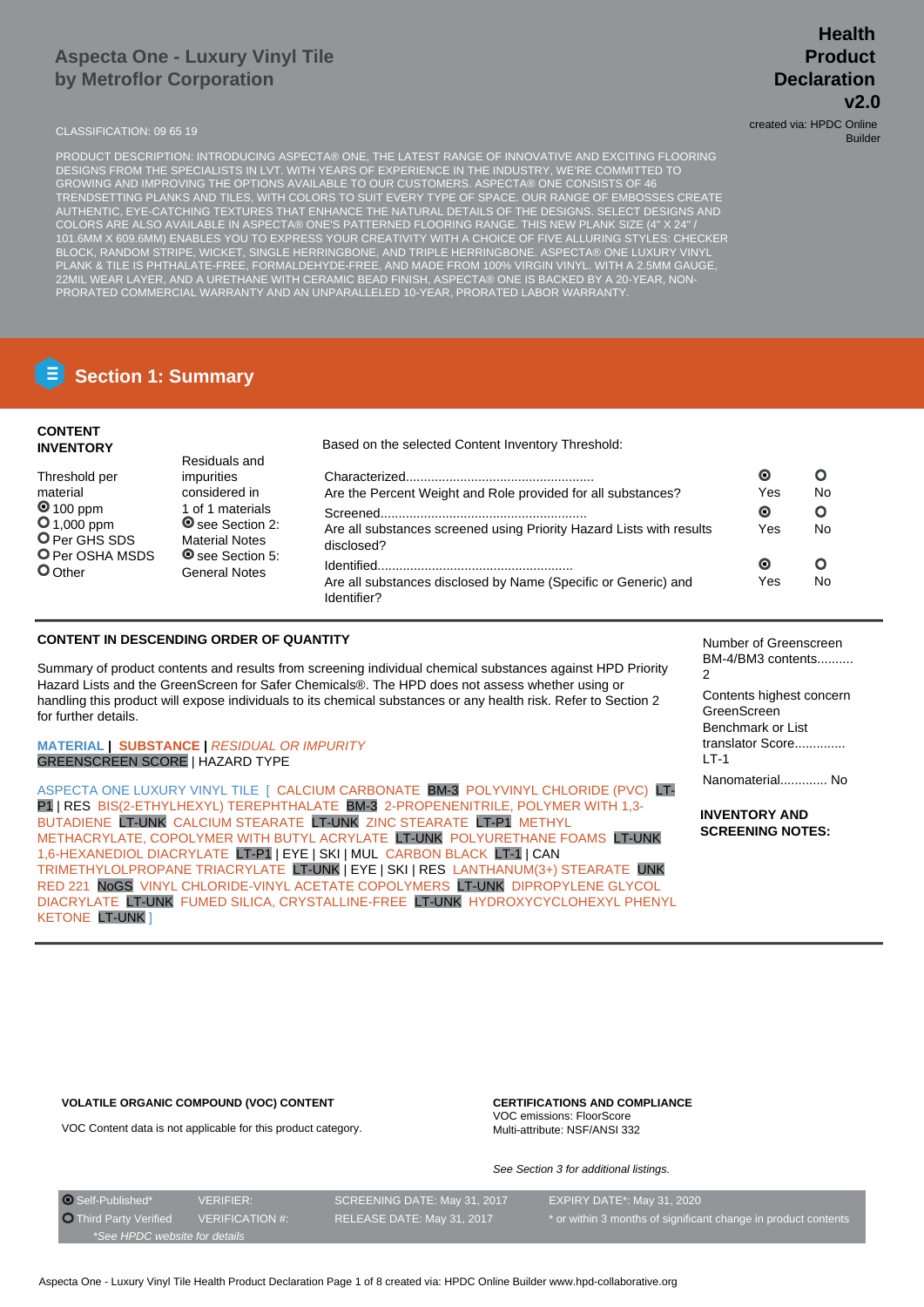This section lists materials in a product and the substances in each material based on the Inventory Threshold for each material. If residuals or impurities from the manufacturing or extraction processes are considered for a material, these are inventoried and characterized to the extent described in the Material and/or General Notes. Chemical substances are screened against the HPD Priority Hazard Lists for human and environmental health impacts. Screening is based on best available information; "Not Found" does not necessarily mean there is no potential hazard associated with the product or its contents. More information about Priority Hazard Lists and the GreenScreen can be found online: www.hpd-collaborative.org and www.greenscreenchemicals.org.

| <b>ASPECTA ONE LUXURY VINYL TILE</b><br>Inventory Threshold: 100 ppm |                   | <b>HPD URL:</b><br>$%: 95.8467 - 103.8750$<br><b>Residuals Considered: Yes</b><br>Material Notes: All known intentional ingredients of Aspecta One are disclosed in this HPD. |                                                                                                                             |                                                                                                                                      |  |
|----------------------------------------------------------------------|-------------------|-------------------------------------------------------------------------------------------------------------------------------------------------------------------------------|-----------------------------------------------------------------------------------------------------------------------------|--------------------------------------------------------------------------------------------------------------------------------------|--|
| <b>CALCIUM CARBONATE</b>                                             |                   |                                                                                                                                                                               | ID: 471-34-1                                                                                                                |                                                                                                                                      |  |
| %: 51.6555 - 55.6290                                                 | <b>GS: BM-3</b>   | RC: None                                                                                                                                                                      | NANO: NO                                                                                                                    | ROLE: Filler                                                                                                                         |  |
| <b>HAZARDS:</b>                                                      |                   |                                                                                                                                                                               | <b>AGENCY(IES) WITH WARNINGS:</b>                                                                                           |                                                                                                                                      |  |
| None Found                                                           |                   |                                                                                                                                                                               | No warnings found on HPD Priority lists                                                                                     |                                                                                                                                      |  |
| <b>SUBSTANCE NOTES:</b>                                              |                   |                                                                                                                                                                               |                                                                                                                             |                                                                                                                                      |  |
| POLYVINYL CHLORIDE (PVC)                                             |                   |                                                                                                                                                                               | ID: 9002-86-2                                                                                                               |                                                                                                                                      |  |
| %: 31.5467 - 34.7255                                                 | <b>GS: LT-P1</b>  | RC: None                                                                                                                                                                      | NANO: NO                                                                                                                    | ROLE: Polymer                                                                                                                        |  |
| <b>HAZARDS:</b>                                                      |                   |                                                                                                                                                                               | <b>AGENCY(IES) WITH WARNINGS:</b>                                                                                           |                                                                                                                                      |  |
| <b>RESPIRATORY</b>                                                   | AOEC - Asthmagens |                                                                                                                                                                               |                                                                                                                             | Asthmagen (Rs) - sensitizer-induced                                                                                                  |  |
| <b>SUBSTANCE NOTES:</b>                                              |                   |                                                                                                                                                                               |                                                                                                                             |                                                                                                                                      |  |
| BIS(2-ETHYLHEXYL) TEREPHTHALATE                                      |                   |                                                                                                                                                                               | ID: 6422-86-2                                                                                                               |                                                                                                                                      |  |
| %: 10.5101 - 10.9075                                                 | <b>GS: BM-3</b>   | RC: None                                                                                                                                                                      | NANO: NO                                                                                                                    | ROLE: Plasticizer                                                                                                                    |  |
| <b>HAZARDS:</b>                                                      |                   |                                                                                                                                                                               | <b>AGENCY(IES) WITH WARNINGS:</b>                                                                                           |                                                                                                                                      |  |
| None Found                                                           |                   |                                                                                                                                                                               | No warnings found on HPD Priority lists                                                                                     |                                                                                                                                      |  |
|                                                                      |                   |                                                                                                                                                                               | GreenScreen and achieved a Benchmark 3 out of a possible 4, whereas phthalate plasticizers typically achieve a Benchmark 1. | SUBSTANCE NOTES: Also known as Dioctyl terephthalate, or DOTP, this plasticizer has undergone a full toxicological screening through |  |
| 2-PROPENENITRILE, POLYMER WITH 1,3-BUTADIENE                         |                   |                                                                                                                                                                               | ID: 9003-18-3                                                                                                               |                                                                                                                                      |  |
| %: 0.7947 - 1.0331                                                   | <b>GS: LT-UNK</b> | RC: None                                                                                                                                                                      | NANO: NO                                                                                                                    | ROLE: Modifier                                                                                                                       |  |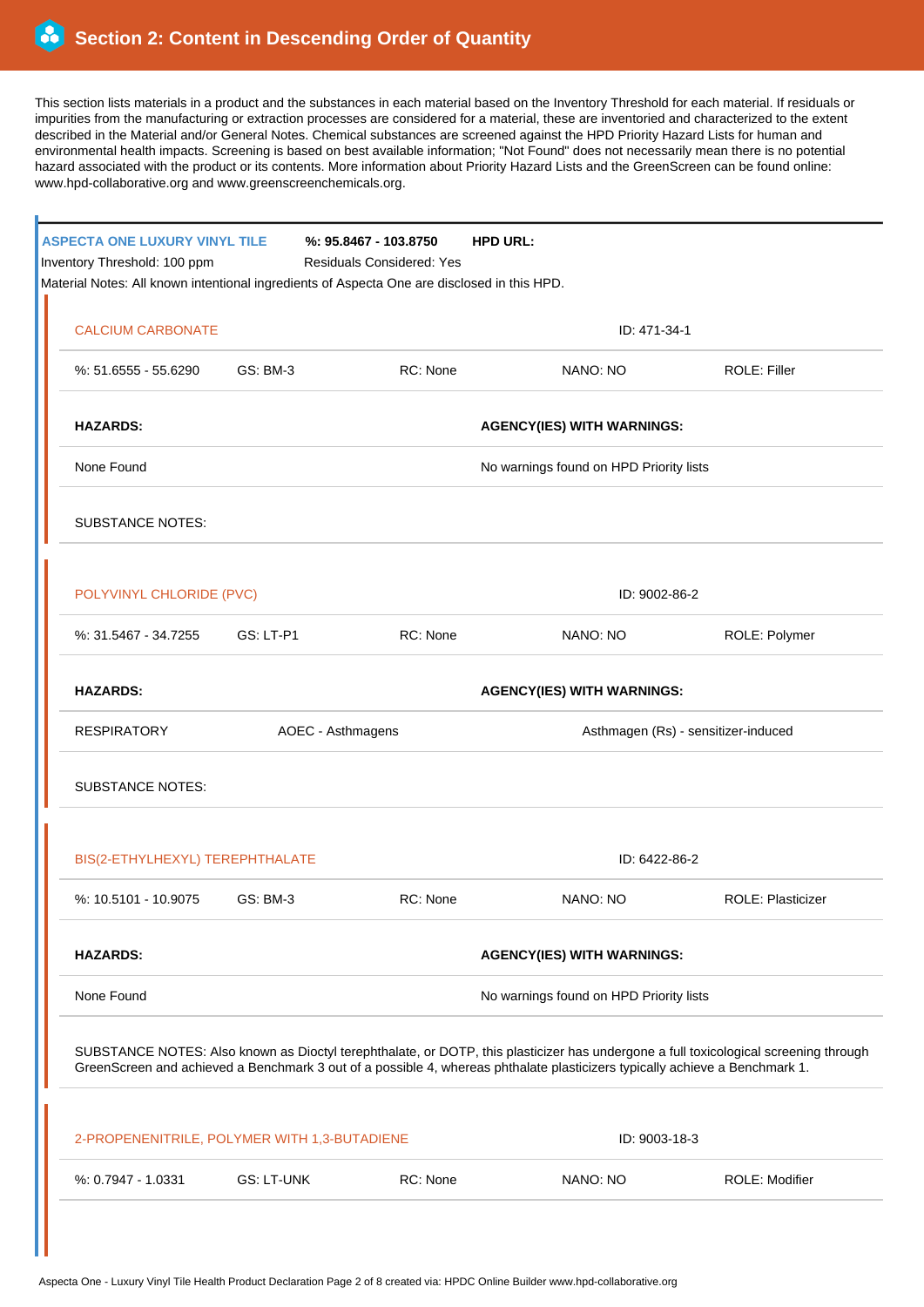| <b>HAZARDS:</b>                                    |                   |          | <b>AGENCY(IES) WITH WARNINGS:</b>       |                         |
|----------------------------------------------------|-------------------|----------|-----------------------------------------|-------------------------|
| None Found                                         |                   |          | No warnings found on HPD Priority lists |                         |
| <b>SUBSTANCE NOTES:</b>                            |                   |          |                                         |                         |
|                                                    |                   |          |                                         |                         |
| <b>CALCIUM STEARATE</b>                            |                   |          | ID: 1592-23-0                           |                         |
| $%: 0.4253 - 0.4730$                               | <b>GS: LT-UNK</b> | RC: None | NANO: NO                                | <b>ROLE: Stabilizer</b> |
| <b>HAZARDS:</b>                                    |                   |          | <b>AGENCY(IES) WITH WARNINGS:</b>       |                         |
| None Found                                         |                   |          | No warnings found on HPD Priority lists |                         |
| <b>SUBSTANCE NOTES:</b>                            |                   |          |                                         |                         |
| <b>ZINC STEARATE</b>                               |                   |          | ID: 557-05-1                            |                         |
| %: 0.4253 - 0.4730                                 | GS: LT-P1         | RC: None | NANO: NO                                | ROLE: Stabilizer        |
| <b>HAZARDS:</b>                                    |                   |          | <b>AGENCY(IES) WITH WARNINGS:</b>       |                         |
| None Found                                         |                   |          | No warnings found on HPD Priority lists |                         |
| <b>SUBSTANCE NOTES:</b>                            |                   |          |                                         |                         |
| METHYL METHACRYLATE, COPOLYMER WITH BUTYL ACRYLATE |                   |          | ID: 25852-37-3                          |                         |
| %: 0.1762 - 0.1762                                 | <b>GS: LT-UNK</b> | RC: None | NANO: NO                                | ROLE: Modifier          |
| <b>HAZARDS:</b>                                    |                   |          | <b>AGENCY(IES) WITH WARNINGS:</b>       |                         |
| None Found                                         |                   |          | No warnings found on HPD Priority lists |                         |
| <b>SUBSTANCE NOTES:</b>                            |                   |          |                                         |                         |
| POLYURETHANE FOAMS                                 |                   |          | ID: 9009-54-5                           |                         |
| %: 0.0960 - 0.1440                                 | <b>GS: LT-UNK</b> | RC: None | NANO: NO                                | ROLE: UV Acrylic Layer  |
| <b>HAZARDS:</b>                                    |                   |          | <b>AGENCY(IES) WITH WARNINGS:</b>       |                         |
| None Found                                         |                   |          | No warnings found on HPD Priority lists |                         |
| <b>SUBSTANCE NOTES:</b>                            |                   |          |                                         |                         |
|                                                    |                   |          |                                         |                         |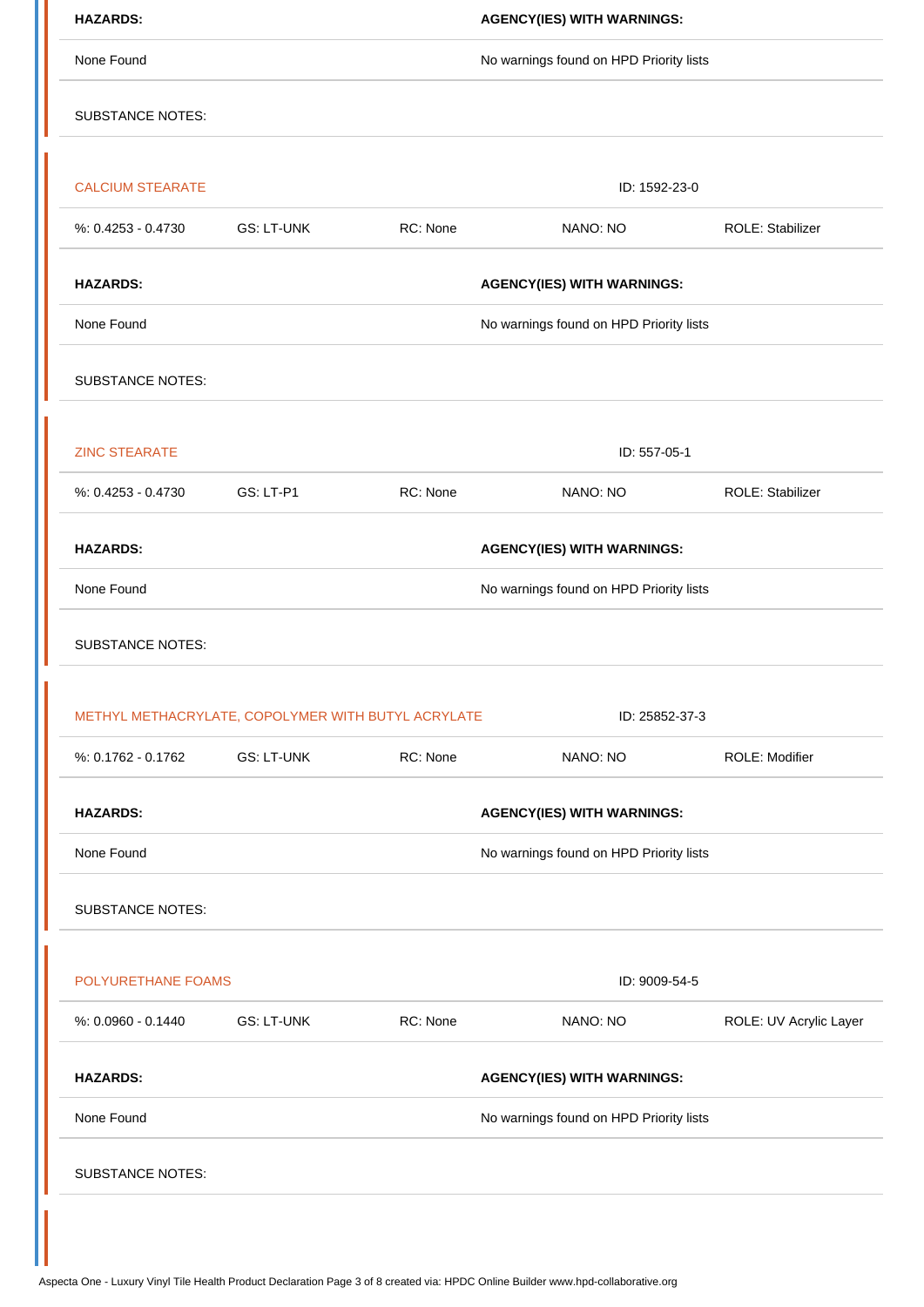| 1,6-HEXANEDIOL DIACRYLATE      |                         | ID: 13048-33-4                                                                                                                                                                                                                                                                                                                                                  |                                   |                                                                                                 |
|--------------------------------|-------------------------|-----------------------------------------------------------------------------------------------------------------------------------------------------------------------------------------------------------------------------------------------------------------------------------------------------------------------------------------------------------------|-----------------------------------|-------------------------------------------------------------------------------------------------|
| $%: 0.0480 - 0.0600$           | GS: LT-P1               | RC: None                                                                                                                                                                                                                                                                                                                                                        | NANO: NO                          | ROLE: UV Acrylic Layer                                                                          |
| <b>HAZARDS:</b>                |                         |                                                                                                                                                                                                                                                                                                                                                                 | <b>AGENCY(IES) WITH WARNINGS:</b> |                                                                                                 |
| <b>EYE IRRITATION</b>          | EU - R-phrases          |                                                                                                                                                                                                                                                                                                                                                                 | R36 - Irritating to eyes          |                                                                                                 |
| <b>SKIN IRRITATION</b>         | EU - R-phrases          |                                                                                                                                                                                                                                                                                                                                                                 | R38 - Irritating to skin          |                                                                                                 |
| <b>SKIN SENSITIZE</b>          | EU - R-phrases          |                                                                                                                                                                                                                                                                                                                                                                 |                                   | R43 - May cause sensitization by skin contact                                                   |
| <b>SKIN IRRITATION</b>         | EU - GHS (H-Statements) |                                                                                                                                                                                                                                                                                                                                                                 | H315 - Causes skin irritation     |                                                                                                 |
| <b>SKIN SENSITIZE</b>          | EU - GHS (H-Statements) |                                                                                                                                                                                                                                                                                                                                                                 |                                   | H317 - May cause an allergic skin reaction                                                      |
| <b>EYE IRRITATION</b>          | EU - GHS (H-Statements) |                                                                                                                                                                                                                                                                                                                                                                 |                                   | H319 - Causes serious eye irritation                                                            |
| <b>MULTIPLE</b>                |                         | German FEA - Substances Hazardous to Waters                                                                                                                                                                                                                                                                                                                     | Class 2 - Hazard to Waters        |                                                                                                 |
| <b>SKIN SENSITIZE</b>          | <b>MAK</b>              |                                                                                                                                                                                                                                                                                                                                                                 | sensitization                     | Sensitizing Substance Sh - Danger of skin                                                       |
| <b>SUBSTANCE NOTES:</b>        |                         |                                                                                                                                                                                                                                                                                                                                                                 |                                   |                                                                                                 |
| <b>CARBON BLACK</b>            |                         |                                                                                                                                                                                                                                                                                                                                                                 | ID: 1333-86-4                     |                                                                                                 |
| %: 0.0397 - 0.0477             | <b>GS: LT-1</b>         | RC: None                                                                                                                                                                                                                                                                                                                                                        | NANO: NO                          | ROLE: Pigment                                                                                   |
| <b>HAZARDS:</b>                |                         |                                                                                                                                                                                                                                                                                                                                                                 | <b>AGENCY(IES) WITH WARNINGS:</b> |                                                                                                 |
| <b>CANCER</b>                  |                         | US CDC - Occupational Carcinogens                                                                                                                                                                                                                                                                                                                               | Occupational Carcinogen           |                                                                                                 |
| <b>CANCER</b>                  | CA EPA - Prop 65        |                                                                                                                                                                                                                                                                                                                                                                 | exposure route                    | Carcinogen - specific to chemical form or                                                       |
| <b>CANCER</b>                  | <b>IARC</b>             |                                                                                                                                                                                                                                                                                                                                                                 |                                   | Group 2B - Possibly carcinogenic to humans -<br>inhaled from occupational sources               |
| <b>CANCER</b>                  | <b>MAK</b>              |                                                                                                                                                                                                                                                                                                                                                                 |                                   | Carcinogen Group 3B - Evidence of carcinogenic<br>effects but not sufficient for classification |
|                                |                         |                                                                                                                                                                                                                                                                                                                                                                 |                                   |                                                                                                 |
|                                |                         | SUBSTANCE NOTES: Carbon Black (as airborne, unbound particles) is considered a carcinogen. Carbon Black, as used in Aspecta One<br>LVT, is bound within the polymer matrix and is not able to become airborne and inhaled or ingested through normal product use. Thus, the<br>hazards usually associated with Carbon Black are not applicable to this product. |                                   |                                                                                                 |
| TRIMETHYLOLPROPANE TRIACRYLATE |                         |                                                                                                                                                                                                                                                                                                                                                                 | ID: 15625-89-5                    |                                                                                                 |
| $%: 0.0360 - 0.0600$           | <b>GS: LT-UNK</b>       | RC: None                                                                                                                                                                                                                                                                                                                                                        | NANO: NO                          | ROLE: UV Acrylic Layer                                                                          |
| <b>HAZARDS:</b>                |                         |                                                                                                                                                                                                                                                                                                                                                                 | <b>AGENCY(IES) WITH WARNINGS:</b> |                                                                                                 |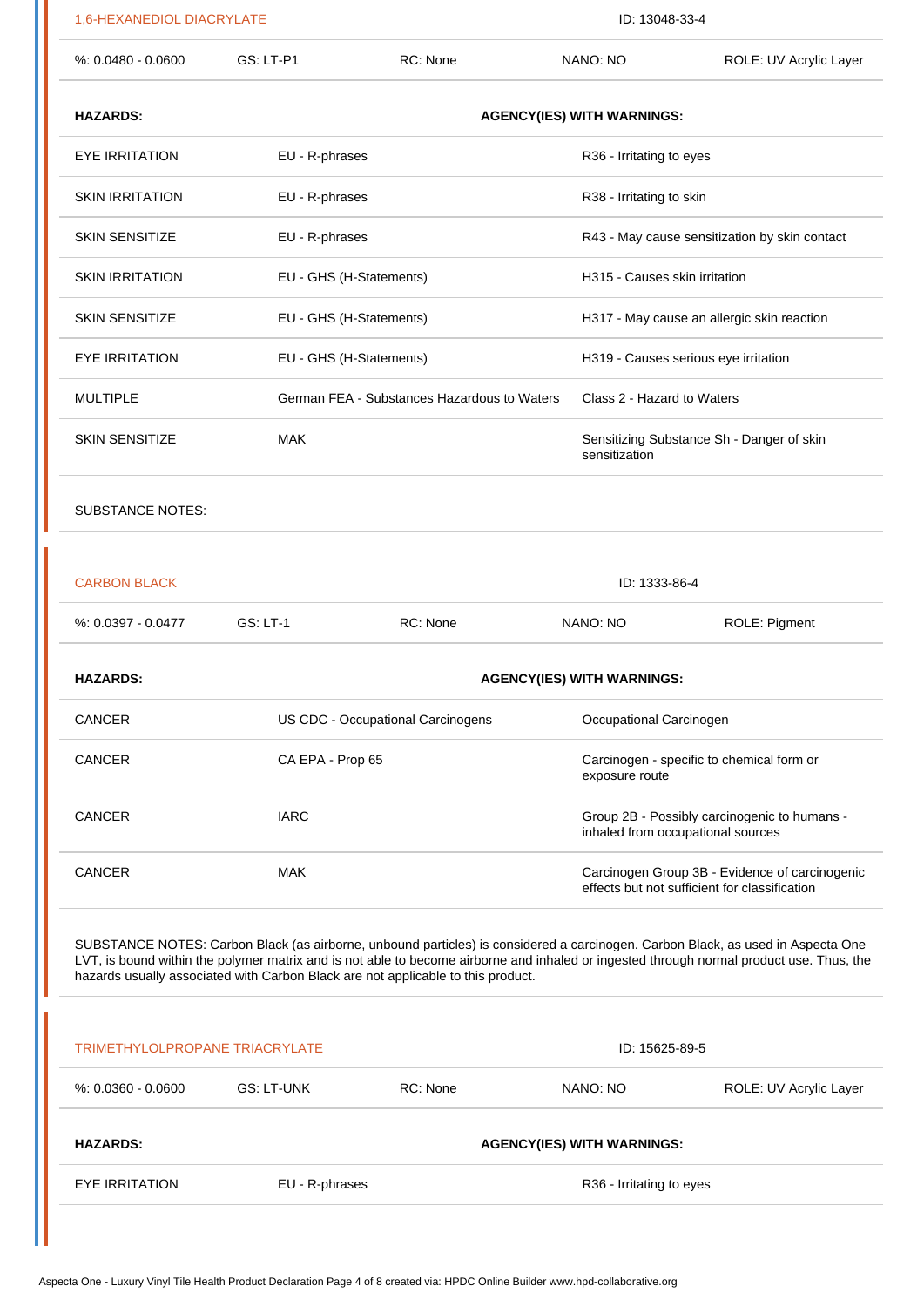| <b>SKIN IRRITATION</b>                  | EU - R-phrases          |          | R38 - Irritating to skin                      |                                           |  |
|-----------------------------------------|-------------------------|----------|-----------------------------------------------|-------------------------------------------|--|
| <b>SKIN SENSITIZE</b>                   | EU - R-phrases          |          | R43 - May cause sensitization by skin contact |                                           |  |
| <b>RESPIRATORY</b>                      | AOEC - Asthmagens       |          | Asthmagen (Rs) - sensitizer-induced           |                                           |  |
| <b>SKIN IRRITATION</b>                  | EU - GHS (H-Statements) |          | H315 - Causes skin irritation                 |                                           |  |
| <b>SKIN SENSITIZE</b>                   | EU - GHS (H-Statements) |          | H317 - May cause an allergic skin reaction    |                                           |  |
| <b>EYE IRRITATION</b>                   | EU - GHS (H-Statements) |          | H319 - Causes serious eye irritation          |                                           |  |
| <b>SKIN SENSITIZE</b>                   | <b>MAK</b>              |          | sensitization                                 | Sensitizing Substance Sh - Danger of skin |  |
| <b>SUBSTANCE NOTES:</b>                 |                         |          |                                               |                                           |  |
| LANTHANUM(3+) STEARATE                  |                         |          | ID: 14741-67-4                                |                                           |  |
| %: 0.0352 - 0.0352                      | <b>GS: UNK</b>          | RC: None | NANO: NO                                      | ROLE: Stabilizer                          |  |
| <b>HAZARDS:</b>                         |                         |          | <b>AGENCY(IES) WITH WARNINGS:</b>             |                                           |  |
| None Found                              |                         |          | No warnings found on HPD Priority lists       |                                           |  |
| <b>SUBSTANCE NOTES:</b>                 |                         |          |                                               |                                           |  |
| <b>RED 221</b>                          |                         |          | ID: 61815-09-6                                |                                           |  |
| %: 0.0134 - 0.0134                      | GS: NoGS                | RC: None | NANO: NO                                      | ROLE: Ink                                 |  |
| <b>HAZARDS:</b>                         |                         |          | <b>AGENCY(IES) WITH WARNINGS:</b>             |                                           |  |
| None Found                              |                         |          | No warnings found on HPD Priority lists       |                                           |  |
|                                         |                         |          |                                               |                                           |  |
| <b>SUBSTANCE NOTES:</b>                 |                         |          |                                               |                                           |  |
| VINYL CHLORIDE-VINYL ACETATE COPOLYMERS |                         |          | ID: 9003-22-9                                 |                                           |  |
| %: 0.0134 - 0.0134                      | GS: LT-UNK              | RC: None | NANO: NO                                      | ROLE: Ink                                 |  |
| <b>HAZARDS:</b>                         |                         |          | <b>AGENCY(IES) WITH WARNINGS:</b>             |                                           |  |
| None Found                              |                         |          | No warnings found on HPD Priority lists       |                                           |  |
| <b>SUBSTANCE NOTES:</b>                 |                         |          |                                               |                                           |  |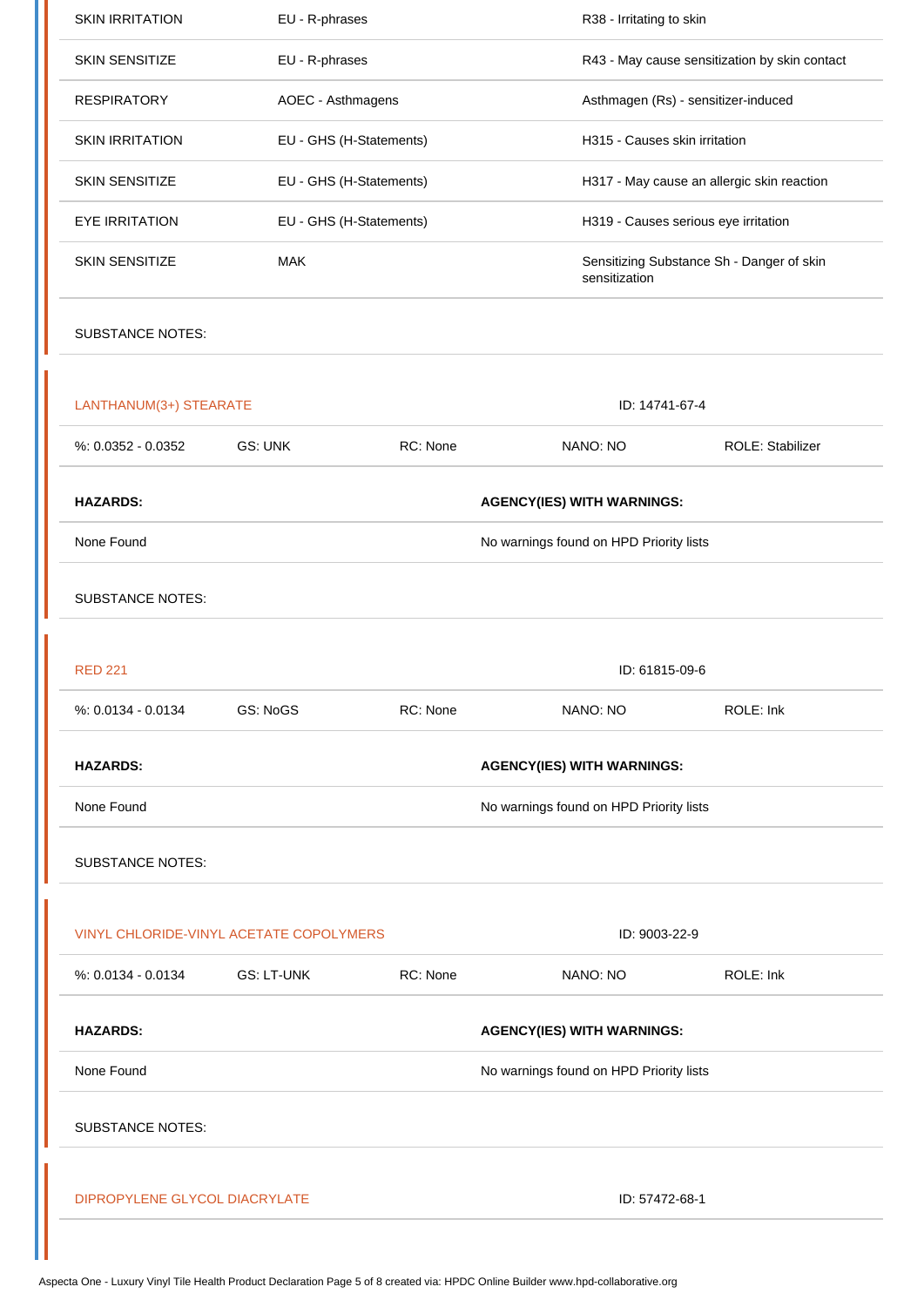| $%: 0.0120 - 0.0360$            | <b>GS: LT-UNK</b> | RC: None | NANO: NO                                | ROLE: UV Acrylic Layer |
|---------------------------------|-------------------|----------|-----------------------------------------|------------------------|
| <b>HAZARDS:</b>                 |                   |          | <b>AGENCY(IES) WITH WARNINGS:</b>       |                        |
| None Found                      |                   |          | No warnings found on HPD Priority lists |                        |
| <b>SUBSTANCE NOTES:</b>         |                   |          |                                         |                        |
| FUMED SILICA, CRYSTALLINE-FREE  |                   |          | ID: 112945-52-5                         |                        |
| $% 0.0120 - 0.0360$             | <b>GS: LT-UNK</b> | RC: None | NANO: NO                                | ROLE: UV Acrylic Layer |
| <b>HAZARDS:</b>                 |                   |          | <b>AGENCY(IES) WITH WARNINGS:</b>       |                        |
| None Found                      |                   |          | No warnings found on HPD Priority lists |                        |
| <b>SUBSTANCE NOTES:</b>         |                   |          |                                         |                        |
| HYDROXYCYCLOHEXYL PHENYL KETONE |                   |          | ID: 947-19-3                            |                        |
| %: 0.0072 - 0.0120              | <b>GS: LT-UNK</b> | RC: None | NANO: NO                                | ROLE: UV Acrylic Layer |
| <b>HAZARDS:</b>                 |                   |          | <b>AGENCY(IES) WITH WARNINGS:</b>       |                        |
| None Found                      |                   |          | No warnings found on HPD Priority lists |                        |
| <b>SUBSTANCE NOTES:</b>         |                   |          |                                         |                        |

# **8** Section 3: Certifications and Compliance

This section lists applicable certification and standards compliance information for VOC emissions and VOC content. Other types of health or environmental performance testing or certifications completed for the product may be provided.

| <b>VOC EMISSIONS</b>                                                                                                                                                       | <b>FloorScore</b> |                            |    |                             |                                                        |
|----------------------------------------------------------------------------------------------------------------------------------------------------------------------------|-------------------|----------------------------|----|-----------------------------|--------------------------------------------------------|
| CERTIFYING PARTY: Third Party<br>APPLICABLE FACILITIES: AII<br><b>CERTIFICATE URL:</b><br>CERTIFICATION AND COMPLIANCE<br>NOTES:                                           | $06-01$           | ISSUE DATE: 2017-          | 31 | EXPIRY DATE: 2018-05-       | <b>CERTIFIER OR LAB: SCS Global</b><br><b>Services</b> |
| <b>MULTI-ATTRIBUTE</b>                                                                                                                                                     |                   | <b>NSF/ANSI 332</b>        |    |                             |                                                        |
| <b>CERTIFYING PARTY: Third Party</b><br>APPLICABLE FACILITIES: Select<br><b>CERTIFICATE URL:</b><br>CERTIFICATION AND COMPLIANCE NOTES:<br>NSF/ANSI 332 Gold Certification |                   | ISSUE DATE: 2016-<br>06-07 |    | EXPIRY DATE: 2019-<br>06-30 | <b>CERTIFIER OR LAB: SCS</b><br><b>Global Services</b> |
|                                                                                                                                                                            |                   |                            |    |                             |                                                        |



This section lists related products or materials that the manufacturer requires or recommends for installation (such as adhesives or fasteners),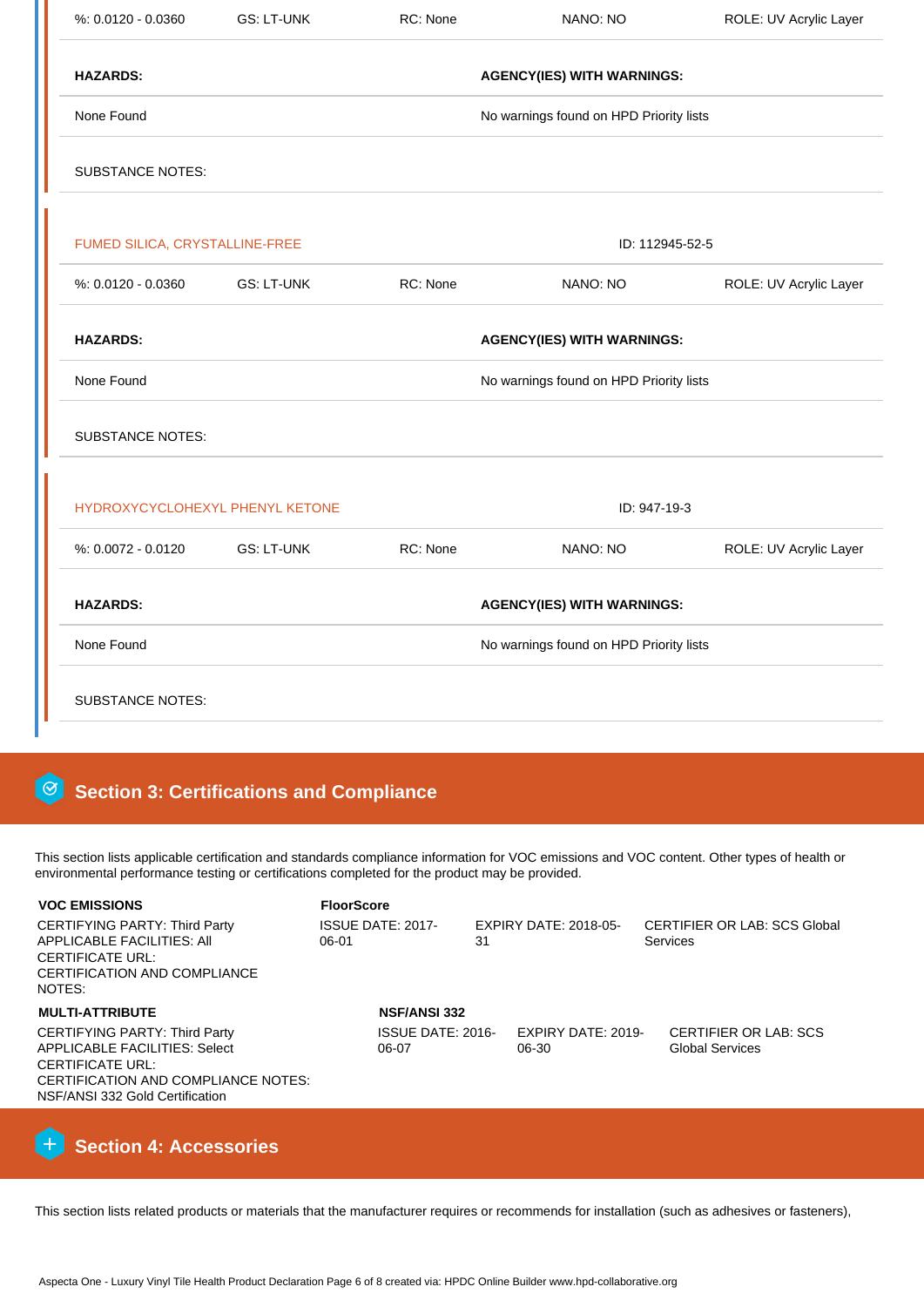Aspecta One - Luxury Vinyl Tile Health Product Declaration Page 7 of 8 created via: HPDC Online Builder www.hpd-collaborative.org

maintenance, cleaning, or operations. For information relating to the contents of these related products, refer to their applicable Health Product Declarations, if available.

### **PREVAIL® 3100 ACRYLIC SPRAY ADHESIVE HPD URL: No HPD link provided**

CONDITION WHEN RECOMMENDED OR REQUIRED AND/OR OTHER NOTES: One of four recommended adhesive choices for Aspecta One Luxury Vinyl Tile. Refer to the Aspecta One Installation Guide for additional details.

#### **PREVAIL® 3500 HARD SET ADHESIVE HPD URL: No HPD link provided**

CONDITION WHEN RECOMMENDED OR REQUIRED AND/OR OTHER NOTES: One of four recommended adhesive choices for Aspecta One Luxury Vinyl Tile. Refer to the Aspecta One Installation Guide for additional details.

### **PREVAIL® 4000 TWO-PART EPOXY HPD URL: No HPD link provided**

CONDITION WHEN RECOMMENDED OR REQUIRED AND/OR OTHER NOTES: One of four recommended adhesive choices for Aspecta One Luxury Vinyl Tile. Refer to the Aspecta One Installation Guide for additional details.

### **PREVAIL® 6000 PRESSURE SENSITIVE ADHESIVE (PSA) HPD URL: No HPD link provided**

CONDITION WHEN RECOMMENDED OR REQUIRED AND/OR OTHER NOTES: One of four recommended adhesive choices for Aspecta One Luxury Vinyl Tile. Refer to the Aspecta One Installation Guide for additional details.

#### $\Box$  **Section 5: General Notes**

To preserve manufacturers full warranty, the use of recommended adhesives noted above is required. All recommended adhesives are FloorScore® certified for good indoor air quality. Additional information available upon request.